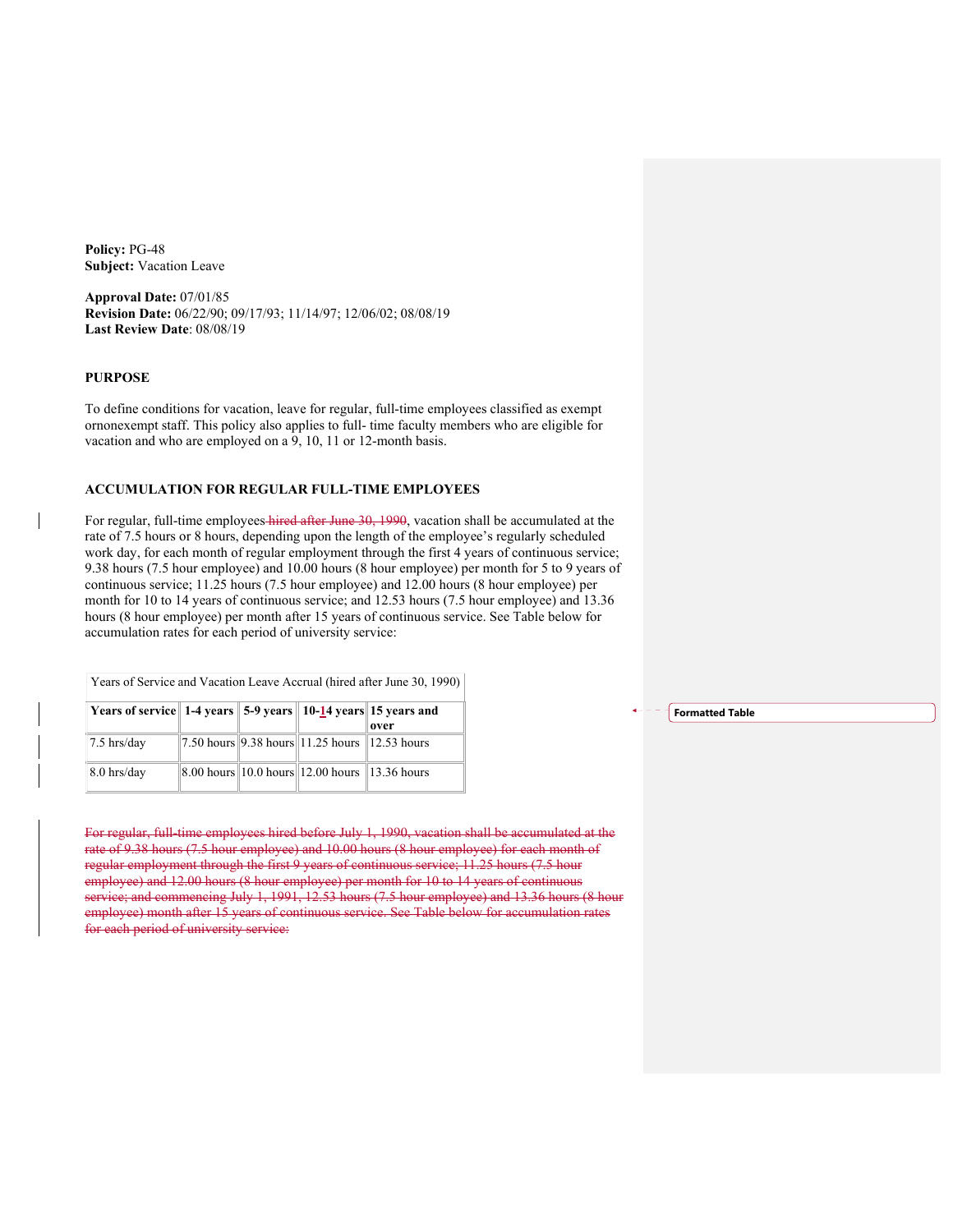| Years of Service and Vacation Leave Accrual (hired before June 30,<br><del>1990)</del> |                              |                                       |                                         |  |  |  |
|----------------------------------------------------------------------------------------|------------------------------|---------------------------------------|-----------------------------------------|--|--|--|
| <b>Years of service</b>                                                                | <del>1-9 vears</del>         | $10-14$ years                         | <b>15 years and over</b>                |  |  |  |
| $7.5$ hrs/day                                                                          | $0.28$ hours<br>$7.56$ modes | $H.25$ hours                          | $12.52 \text{ hours}$<br>12.33 HVIII S  |  |  |  |
| 8.0 hrs/day                                                                            | $10.0$ hours<br><del>.</del> | $12.00 \text{ hours}$<br><del>.</del> | $12.36$ hours<br><del>19.90 nours</del> |  |  |  |

An employee accumulates vacation in any month in which the employee is paid for 11 or more days, except that pay received for accumulated vacation at time of leave without pay, termination of employment, death, or retirement will not be credited toward the 11 days. The earned vacation day is to be applied to the employee's leave balance at the beginning of the month following the month in which the member works eleven or more days. Vacation days may not be used before they are earned and applied to the employee's leave balance.

## **ACCUMULATION FOR SELECTED FULL-TIME FACULTY MEMBERS EMPLOYED ON A NINE-, TEN-, ELEVEN- OR TWELVE-MONTH BASIS**

A full-time faculty member who is determined to be eligible for vacation accrual by the Provost and Vice President of Academic Affairs based on employment on a nine-, ten-, eleven- or twelve-month basis, shall earn vacation for a period specified in the contractual arrangement and at the rate detailed for regular full-time employees.

# **ACCUMULATION FOR EMPLOYEES SERVING AN INITIAL PROBATIONARY PERIOD**

Employees serving an initial probationary period will accrue vacation at the rate of 7.5 hours (for 37.5 hour per week employees) or 8.0 hours (for 40 hour per week employees) per month of employment. The vacation will not be vested and may not be taken until the employee successfully completes his/her probationary period. In the event the initial probationary period is extended for any reason, the employee will continue to accrue vacation at the rate specified above but it will not be vested nor will the employee be allowed to take vacation time until successfully completing the probationary period.

### **MAXIMUM ACCUMULATION**

As of June 30 of each calendar year, Tthe maximum accumulation of vacation for a full-time employee shall be 225 hours (7.5 houremployees) or 240 (8 hour employees) (30 work days). Vacation balances over the above maximums shall not be permitted as of June 30 of each calendar year.